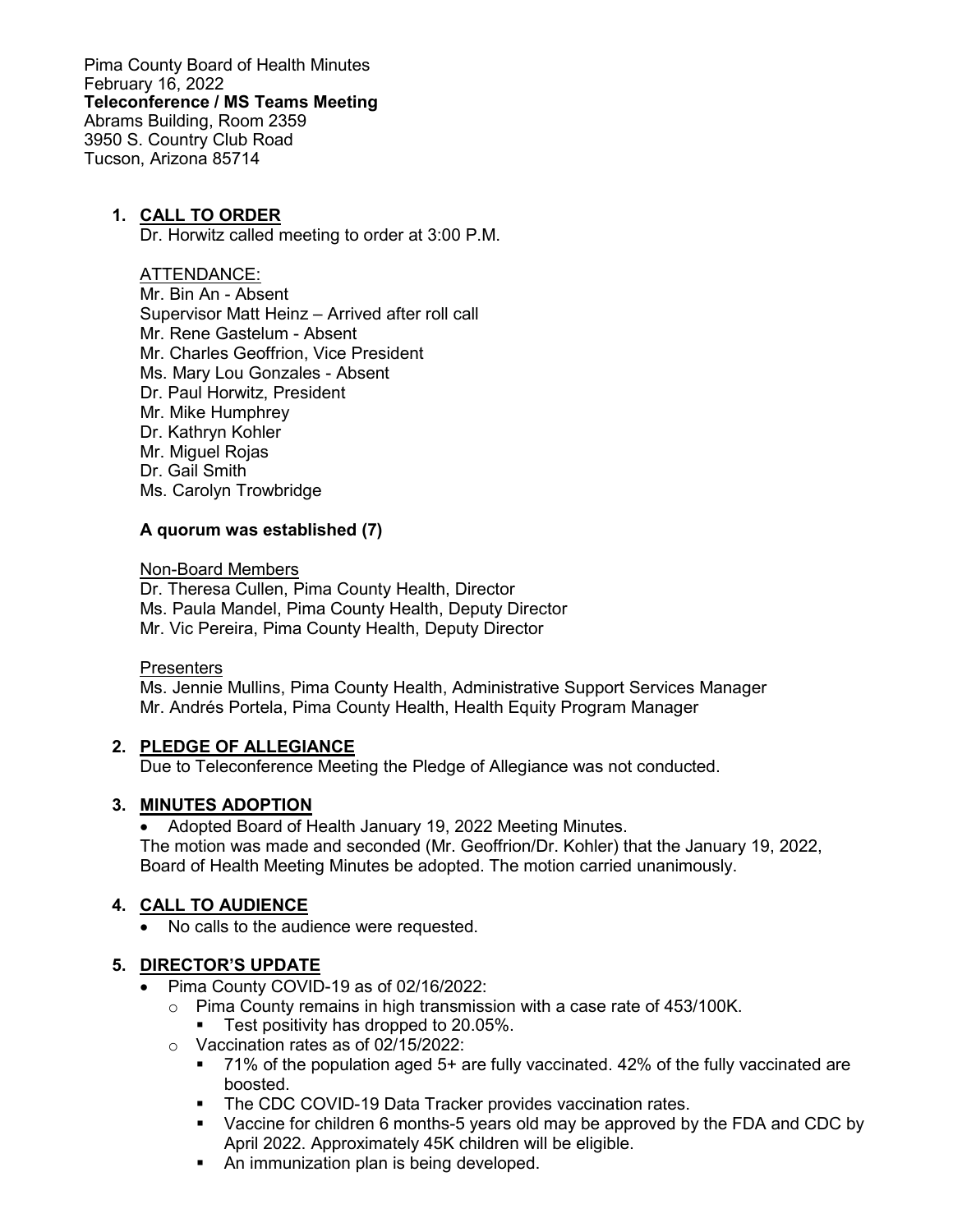Pima County Board of Health Minutes February 16, 2022 Page **2** of **3**

- o Pima County schools report:<br>20 758 total positive case
	- 20,758 total positive cases reported. 86% students. 14% staff.<br>■ On average, each positive case results in 2.4 contacts.
	- On average, each positive case results in 2.4 contacts.
	- The Epi curve for K-12 schools is starting to decrease.<br>
	In response on whether a mandatory COVID-19 immur
	- In response on whether a mandatory COVID-19 immunization will be required in Pima County school districts, Dr. Cullen noted that PCHD does not provide guidance on for matriculation and graduation of students. Dr. Cullen will follow-up.
	- Surgo Ventures are mapping the Pima County CCVI. This data will be public in the next week or two.
	- Dr. Horwitz inquired if the school boards select their own criteria regarding masks in schools. Dr. Cullen noted that the mask decision is made at the discretion of the school board. PCHD recommends wearing a mask. This guidance will not be changing.
- $\circ$  Seasonal influenza cases decreased as compared to the state's average. The decrease may be due in part to the COVID-19 mitigation efforts.
- The Clinical Services Division remodel of the East Clinic is completed.
- PHEP/Epidemiology:
	- $\circ$  The Council of State and Territorial Epidemiologists recommends contact tracing be reduced in high-risk areas including schools, congregate setting and people with a high social vulnerability index.
	- $\circ$  The COVID-19 case investigation/contact tracing transition plan is being reviewed.
- COPE WIC program:
	- o Won two performance awards for FY21
		- **510,000 award for meeting 100% of caseload for 3 consecutive months.**
		- Current case load is over 10,000/month.
		- \$15,000 award for having the largest percentage of nursing mothers in the state.
- CHFS:
	- $\circ$  Grant award of \$397,032 to advance conformance with the FDA Retail Programs Standards over 3 years.
	- o Provides full funding for a Retail Program Standards Coordinator position.
	- o CHFS sends a quarterly newsletter to food vendors in the community.
	- o Board members can be added to receive it.
- Health Equity:
	- o February is Black History Month.
	- o Thursday, February 24 from 2-4p.m. is the Advancing Health Equity x Black History Month Forum via Teams, discussing advancing African American health outcomes. Online registration will be available soon. The Board will receive a flyer.
	- o National Public Health Week April 4-10, 2022.

#### **6. INTRODUCTION TO VICTOR "VIC" PEREIRA, HEALTH DEPARTMENT DEPUTY DIRECTORY, OPERATION**

- Dr. Horwitz introduced Mr. Victor "Vic" Pereira, who began with PCHD in August 2021.
- Previously employed as the Vice Wing Commander at Davis Monthan Air Force Base (DMAFB). Retired after 31 years in the military. At DMAFB, Mr. Pereira oversaw every activity which included oversight of the hospital.
- Oversees the Business Operations and Cross Functional Divisions.